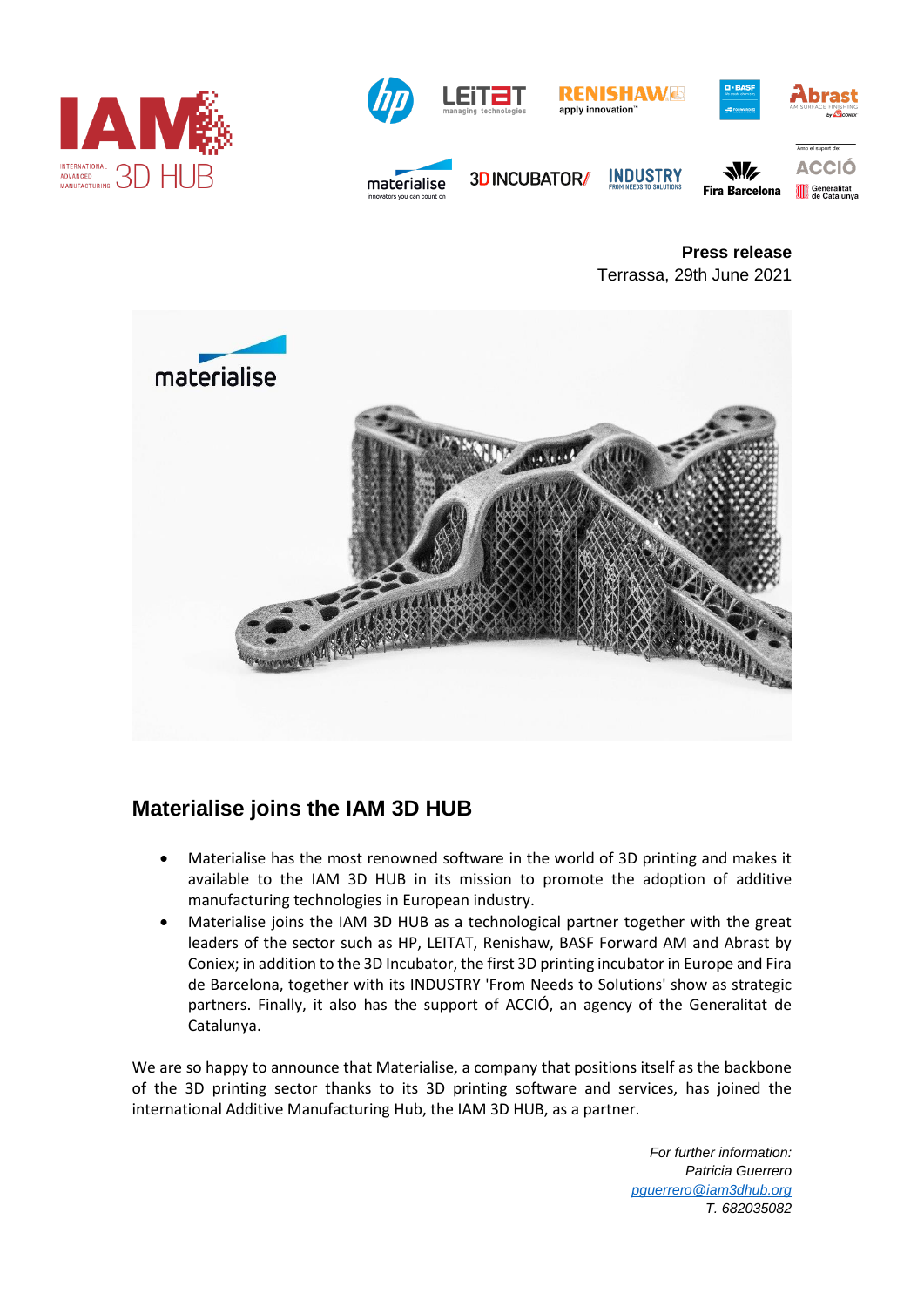

Thanks to this, the IAM 3D HUB expands the list of equipment throughout the 3D printing value chain with the latest software tools to manage and control the entire digital manufacturing workflow. Furthermore, all the technical staff of the IAM 3D HUB will have access to the software platform so that they can acquire expert knowledge and offer the best service to their customers.

Materialise joins this initiative next to HP, Leitat Technological Center, Renishaw, BASF Forward AM and Abrast by Coniex as technological partners, as well as the 3D Incubator, the first 3D printing incubator in Europe; Fira de Barcelona, and its main trade show devoted to 3D printing, INDUSTRY 'From Needs to Solutions', as strategical partners. The Hub also receives the support of ACCIÓ, the Catalan Government's agency for enterprise competitiveness.

## **ABOUT MATERIALISE:**

Materialise was founded in 1990 with the goal of enabling new uses for the extraordinary potential that 3D printing offered. Since then, the company has created a platform of software tools that manage and control the 3D printing process more efficiently, allowing users to meet the highest standards of the most demanding industries.

Its open and flexible platforms enable players from industries such as healthcare, automotive, aerospace, art and design, and consumer goods to create innovative 3D printing applications that make the world a better and healthier place.

Headquartered in Belgium with branches around the world, Materialise has combined the largest group of software developers in the industry with one of the largest 3D printing facilities in the world.

Ultimately, it seeks to engage its customers to transition to a digital manufacturing process and to launch innovations that have the potential to change their industries forever.

For further information please visit: [www.materialise.com](http://www.materialise.com/)

## **ABOUT THE IAM 3D HUB:**

IAM 3D HUB is a digital innovation hub devoted to additive manufacturing and 3D printing. The hub aims to accelerate the adoption and development of additive manufacturing and 3D printing technologies in the European Union manufacturing sectors as an alternative way to design, develop and manufacture new competitive products and services that strengthens their competitiveness.